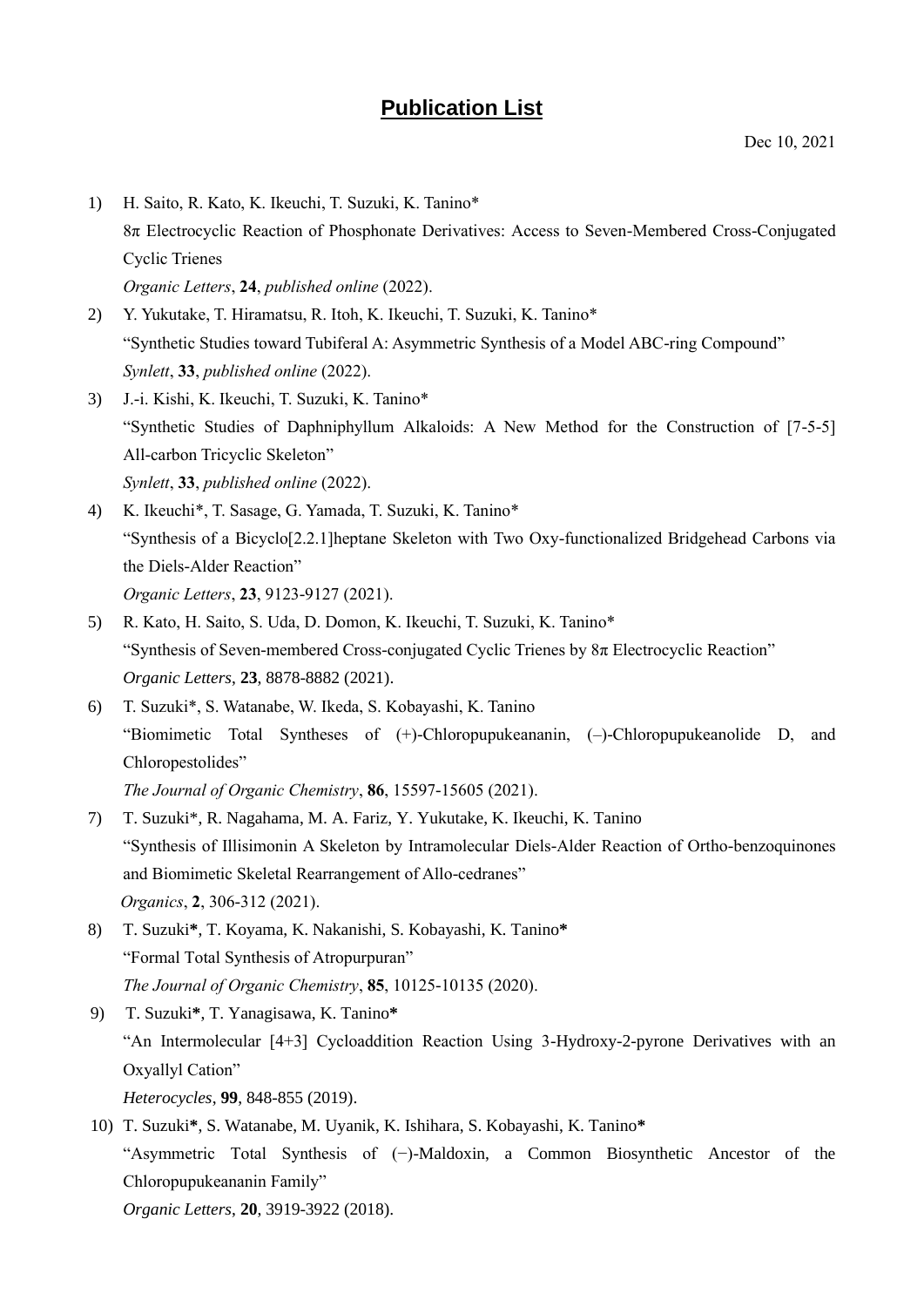## 11) T. Suzuki**\***

"Enantioselective Total Synthesis of (+)-Iso-A82775C"

*Journal of Synthetic Organic Chemistry, Japan*, **76**, 462-465 (2018).

- 12) T. Suzuki**\***, M. Fujimura, K. Fujita, S. Kobayashi**\*** "Total Synthesis of (+)-Methynolide using a Ti-mediated Aldol Reaction of a Lactyl-bearing Oxazolidin-2-one, and a Vinylogous Mukaiyama Aldol Reaction" *Tetrahedron*, **73**, 3652-3659 (2017).
- 13) T. Suzuki**\***, S. Watanabe, S. Kobayashi, K. Tanino**\*** "Enantioselective Total Synthesis of (+)-Iso-A82775C, a Proposed Biosynthetic Precursor of Chloropupukeananin" *Organic Letters*, **19**, 922-925 (2017).
- 14) S. Nishikori, K. Takemoto, S. Kamisuki, S. Nakajima, K. Kuramochi, S. Tsukuda, M. Iwamoto, Y. Katayama, T. Suzuki, S. Kobayashi, K. Watashi, F. Sugawara**\*** "Anti-hepatitis C Virus Natural Product from a Fungus, *Penicillium herquei*" *Journal of Natural Products*, **79**, 442-446 (2016).
- 15) K. Usui, T. Suzuki, M. Nakada**\*** "A Highly Stereoselective Intramolecular Diels–Alder Reaction for Construction of the AB Ring Moiety of Bruceantin" *Tetrahedron Letters* **56**, 1247-1251 (2015).
- 16) N. Takanashi, K. Tamura, T. Suzuki**\***, A. Nakazaki, S. Kobayashi**\*** "Synthetic Study of Spiroiridal Triterpenoids: Construction of Functionalized Spiro[4.5]decane Skeleton using Claisen Rearrangement of 2-(Alkenyl)dihydropyran" *Tetrahedron Letters*, **56**, 327-330 (2015).
- 17) K. Takakusagi, Y. Takakusagi**\***, T. Suzuki, A. Toizaki, A. Suzuki, Y. Kawakatsu, M. Watanabe, Y. Saito, R. Fukuda, A. Nakazaki, S. Kobayashi, K. Sakaguchi, F. Sugawara**\*** "Multimodal Biopanning of T7 Phage-displayed Peptide Reveals Angiomotin as a Potential Receptor of an Anti-angiogenic Macrolide Roxithromycin" *European Journal of Medicinal Chemistry*, **90**, 809-821 (2015).
- 18) T. Suzuki**\***, H. Okuyama, A. Takano, S. Suzuki, I. Shimizu, S. Kobayashi**\*** "Synthesis of Dibarrelane, a Dibicyclo[2.2.2]octane Hydrocarbon" *The Journal of Organic Chemistry*, **79**, 2803-2808 (2014).
- 19) S. Shimura, M. Ishima, S. Nakajima, T. Fujii, N. Himeno, K. Ikeda, J. Izaguirre-Carbonell, H. Murata, T. Takeuchi, S. Kamisuki, T. Suzuki, K. Kuramochi, K. Watashi, S. Kobayashi, F. Sugawara**\*** "Total Synthesis and Anti-Hepatitis C Virus Activity of MA026" *Journal of the American Chemical Society*, **135**, 18949-18956 (2013).
- 20) A. Nakazaki**\***, K. Iwakiri, T. Hirano, T. Suzuki, S. Kobayashi**\*** "Deprotection of the Methoxymethyl (MOM) Group on 3-Spiro-2-oxindole under Basic Conditions" *Chemical & Pharmaceutical Bulletin*, **61**, 587-591 (2013).
- 21) T. Suzuki**\***, Y. Miyajima, K. Suzuki, K. Iwakiri, M. Koshimizu, G. Hirai, M. Sodeoka, S. Kobayashi**\*** "Unexpected Diels-Alder/Carbonyl-ene Cascade toward the Biomimetic Synthesis of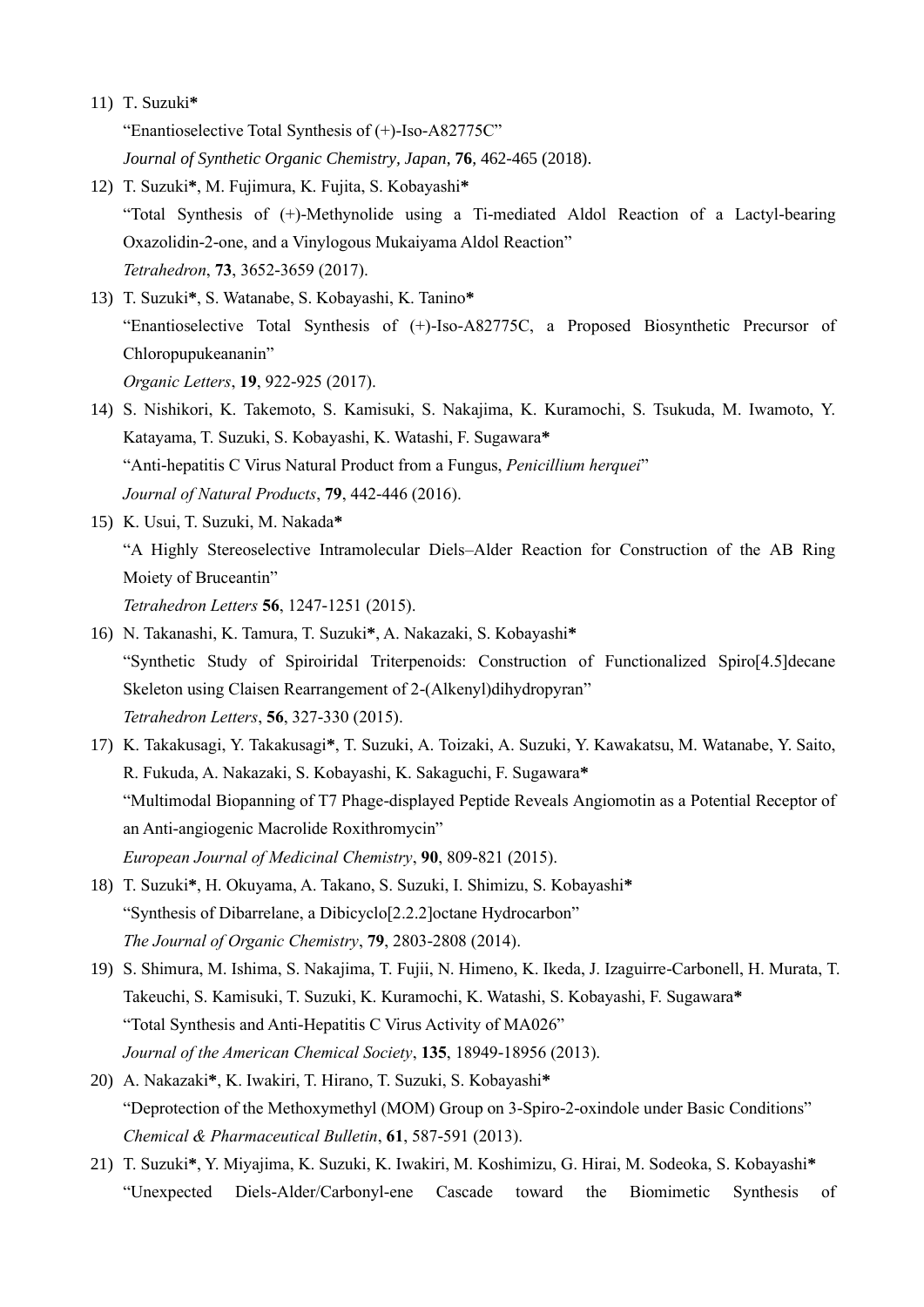Chloropupukeananin"

*Organic Letters*, **15**, 1748-1751 (2013).

- 22) R. Tanaka, K. Ohishi, N. Takanashi, T. Nagano, H. Suizu, T. Suzuki, S. Kobayashi**\*** "Synthetic Study of Pyrrocidines; First Entry to the Decahydrofluorene Core of Pyrrocidines" *Organic Letters*, **14**, 4886-4889 (2012).
- 23) K. Fujita, R. Matsui, T. Suzuki, S. Kobayashi**\*** "Concise Total Synthesis of (−)-Myxalamide A" *Angewandte Chemie, Int. Ed*., **51**, 7271-7274 (2012).
- 24) E. Nozaki, M. Gotoh, R. Tanaka, M. Kato, T. Suzuki, A. Nakazaki, H. Hotta, S. Kobayashi, K. Murakami-Murofushi**\*** "Pharmacological Evaluation of a Novel Cyclic Phosphatidic Acid Derivative 3-*S*-cyclic Phosphatidic

Acid (3-S-cPA)"

*Bioorganic & Medicinal Chemistry*, **20**, 3196-3201 (2012).

- 25) H. Hosoi, N. Kawai, H. Hagiwara, T. Suzuki, A. Nakazaki, K.-i. Takao, K. Umezawa, S. Kobayashi**\*** "Determination of the Absolute Structure of (+)-Akaterpin" *Chemical & Pharmaceutical Bulletin*, **60**, 137-143 (2012).
- 26) T. Suzuki, A. Sasaki, N. Egashira, S. Kobayashi**\*** "A Synthetic Study of Atropurpuran: Construction of a Pentacyclic Framework by an Intramolecular Reverse-Electron-Demand Diels-Alder Reaction" *Angewandte Chemie, Int. Ed*., **50**, 9177-9179 (2011).
- 27) H. Hosoi, N. Kawai, H. Hagiwara, T. Suzuki, A. Nakazaki, K.-i. Takao, K. Umezawa, S. Kobayashi**\*** "Synthesis and Determination of the Relative Structure of Akaterpin, a Potent Inhibitor of PI-PLC" *Tetrahedron Letters*, **52**, 4961-4964 (2011).
- 28) R. Tanaka, M. Kato, T. Suzuki, A. Nakazaki, E. Nozaki, M. Gotoh, K. Murakami-Murofushi**\***, S. Kobayashi**\*** "Efficient Synthesis of 3-*O*-thia-cPA and Preliminary Analysis of its Biological Activity toward Autotaxin"

*Bioorganic & Medicinal Chemistry Letters*, **21**, 4180-4182 (2011).

29) T. Nakajima, D. Yamashita, K. Suzuki, A. Nakazaki, T. Suzuki, S. Kobayashi**\*** "Different Modes of Cyclization in Zoanthamine Alkaloid System, Bisaminal versus Spiroketal Formation"

*Organic Letters*, **13**, 2980-2983 (2011).

- 30) N. Tanaka-Suzuki, T. Suzuki, T. Matsumura, Y. Hosoya, T. Nakazato, M. Nakada**\*** "Enantioselective Total Synthesis of (−)-FR182877" *Journal of Synthetic Organic Chemistry, Japan*, **69**, 646-660 (2011).
- 31) Y. Iwasaki, R. Matsui, T. Suzuki, A. Nakazaki, S. Kobayashi**\*** "Stereoselective Vinylogous Mukaiyama Aldol Reaction of α-Haloenals" *Chemical & Pharmaceutical Bulletin*, **59**, 522-524 (2011).
- 32) W. Tian, L. R. Chennamaneni, T. Suzuki, D. Y.-K. Chen**\*** "A Second-Generation Formal Synthesis of (+)-Haplophytine"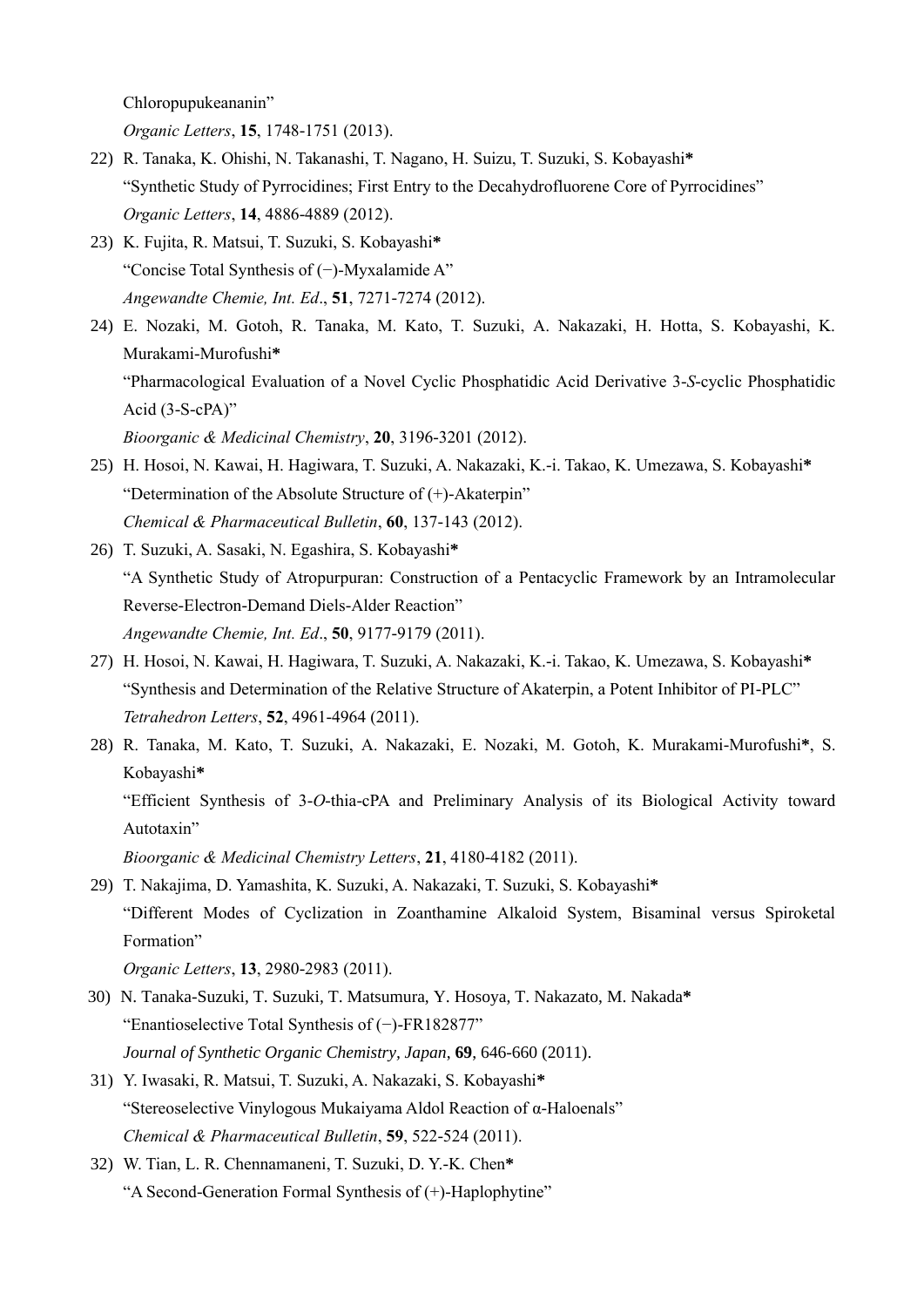*European Journal of Organic Chemistry*, **2011**, 1027-1031 (2011).

- 33) R. Matsui, K. Seto, Y. Sato, T. Suzuki, A. Nakazaki, S. Kobayashi**\*** "Convergent Total Synthesis of (+)-TMC-151C using Vinylogous Mukaiyama Aldol Reaction and Ring-closing Metathesis" *Angewandte Chemie, Int. Ed.*, **50**, 680-683 (2011).
- 34) Y. Sato, K. Kuramochi, T. Suzuki, A. Nakazaki, S. Kobayashi**\*** "The Second Generation Synthesis of (+)-Pseudodeflectusin" *Tetrahedron Letters*, **52**, 626-629 (2011).
- 35) Y. Onodera, T. Suzuki, S. Kobayashi**\*** "Total Synthesis of (+)-Nafuredin-γ Using a Highly Stereoselective Ti-mediated Aldol Reaction" *Organic Letters*, **13**, 50-53 (2011).
- 36) R. Matsui, K. Seto, K. Fujita, T. Suzuki, A. Nakazaki, S. Kobayashi**\*** "Unusual *E*-Selective Ring-closing Metathesis to Form Eight-Membered Rings" *Angewandte Chemie, Int. Ed*., **49**, 10068-10073 (2010).
- 37) T. Suzuki, S. Kobayashi**\*** "Concise Approach to Pupukeanane Skeleton: Synthetic Study of Chloropupukeananin" *Organic Letters*, **12**, 2920-2923 (2010).
- 38) K. Tsuboi, T. Nakamura, T. Suzuki, A. Nakazaki, S. Kobayashi**\*** "Second-generation Total Synthesis of (−)-Diversifolin" *Tetrahedron Letters*, **51**, 1876-1879 (2010).
- 39) S. Yamakoshi, N. Hayashi, T. Suzuki, M. Nakada**\*** "Asymmetric Total Synthesis of (+)-Carneic Acid A and Structure Revision of its Natural Form" *Tetrahedron Letters*, **50**, 5372-5375 (2009).
- 40) K. C. Nicolaou**\***, S. M. Dalby, S. Li, T. Suzuki, D. Y.-K. Chen**\*** "Total Synthesis of (+)-Haplophytine" *Angewandte Chemie, Int. Ed.*, **48**, 7616-7620 (2009).
- 41) N. Tanaka, T. Suzuki, T. Matsumura, Y. Hosoya, M. Nakada**\*** "Total Synthesis of (−)-FR182877 through Tandem IMDA-IMHDA Reactions and Stereoselective Transition-Metal-Mediated Transformations" *Angewandte Chemie, Int. Ed.*, **48**, 2580-2583 (2009).
- 42) N. Hayashi, T. Suzuki, K. Usui, M. Nakada**\*** "Alternative synthetic approach for (+)-Phomopsidin via the Highly Stereoselective TADA Reaction" *Tetrahedron*, **65**, 888-895 (2009).
- 43) M. Inoue, T. Suzuki, A. Kinoshita, M. Nakada**\*** "Catalytic Asymmetric Nozaki-Hiyama Reactions with a Tridentate Bis(oxazolinyl)carbazole Ligand" *The Chemical Records*, **8**, 169-181 (2008).
- 44) K. C. Nicolaou**\***, M. O. Frederick, A. C. B. Burtoloso, R. M. Denton, F. Rivas, K. P. Cole, R. J. Aversa, R. Gibe, T. Umezawa, T. Suzuki "Chemical Synthesis of the GHIJKLMNO Ring System of Maitotoxin" *Journal of the American Chemical Society*, **130**, 7466-7476 (2008).